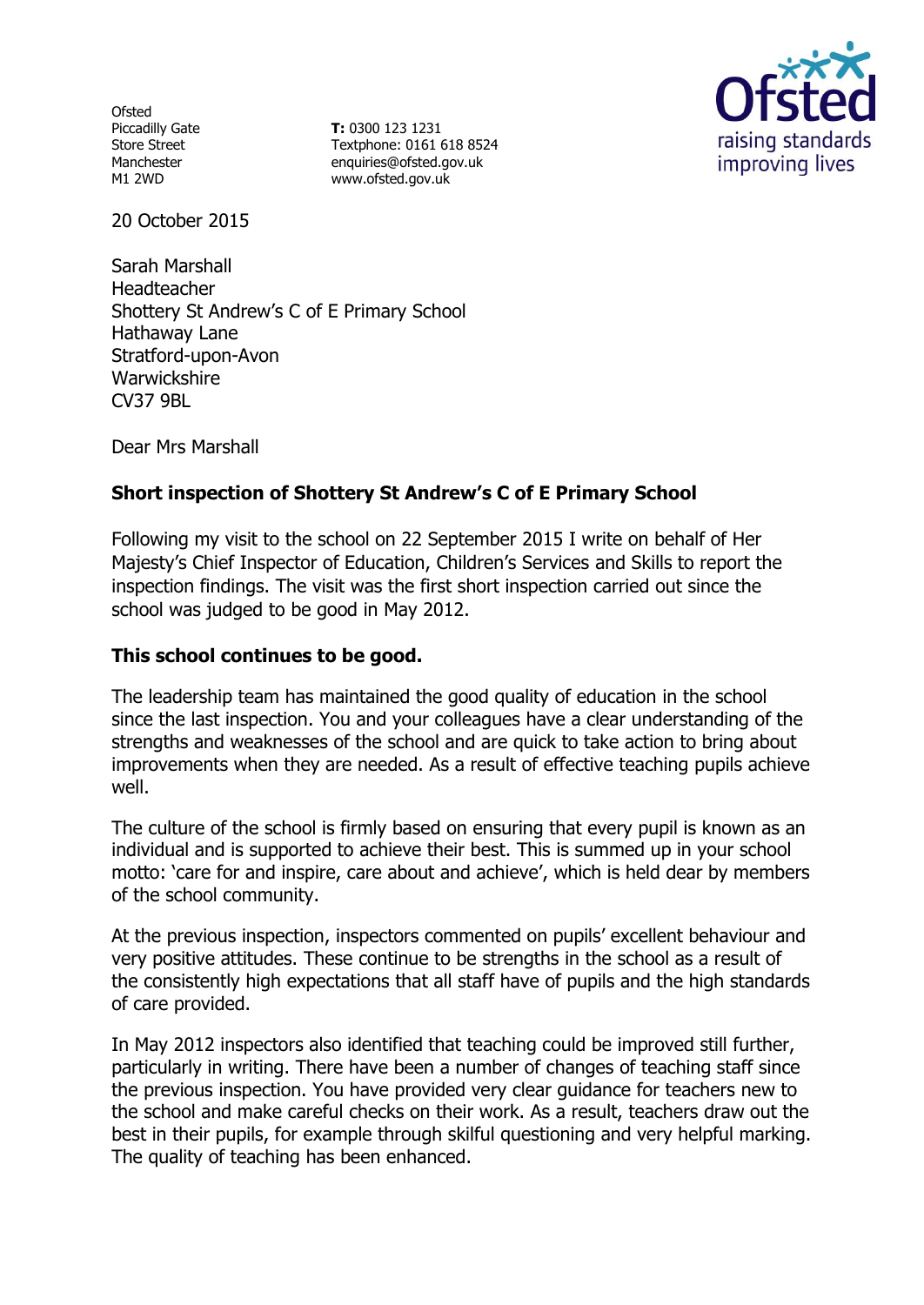

You were quick to respond to a dip in standards in reading, writing and mathematics in 2013. The strategies to improve the progress that pupils make, in particular the revision of the curriculum to provide more opportunities for pupils to write, have been successful. Pupils at Shottery now make progress that at least matches, and sometimes exceeds, the national average. There is still work to be done in improving mathematics where the rates of progress, though improving, do not yet match those in reading and writing.

## **Safeguarding is effective.**

Leaders and governors are continuing to keep pupils safe. Safeguarding is embedded in the school's caring culture. Leaders have ensured that all safeguarding arrangements are fit for purpose and records are detailed and of high quality. When required, the school is tenacious in following up concerns about pupils' safety and well-being, working well with other agencies to support pupils and their families. Pupils display a good understanding of how to keep themselves safe when using the internet following a series of lessons on this. The school's work to raise pupils' awareness of a wider range of risks, such as those associated with extremism, is at an early stage of development. Leaders recognise the importance of developing this aspect further.

The pupils that I spoke to told me that they feel very safe in school because everybody knows them well and 'we look out for each other'. Parents value what the school does to keep children safe. For example, parents of the children that have just started in the Reception class appreciate that their children wear high-visibility jackets when playing on the playground. Older pupils are consequently very conscious of not playing too boisterously around these children and also check that they are safe and happy.

#### **Inspection findings**

- You have a passionate commitment to ensuring that every pupil in the school receives personal and academic support to help them excel. You make careful checks on the quality of teaching and how well pupils are learning. Teachers receive well-judged support and guidance on how to develop.
- Leaders, teachers and governors know the school well. The school responded swiftly to the drop in standards in 2013 and put in place a range of effective strategies to improve the progress that pupils make. The strong spirit of teamwork among staff means that they all take responsibility for bringing about the necessary improvements and support one another. This all leads to consistently high expectations about pupils' learning and behaviour.
- Governors are committed to supporting the school's continued improvement. They are well informed about the progress that pupils are making and the quality of teaching. Governors use this information to challenge leaders, insisting that they are provided with evidence to verify that the improvements required are taking place.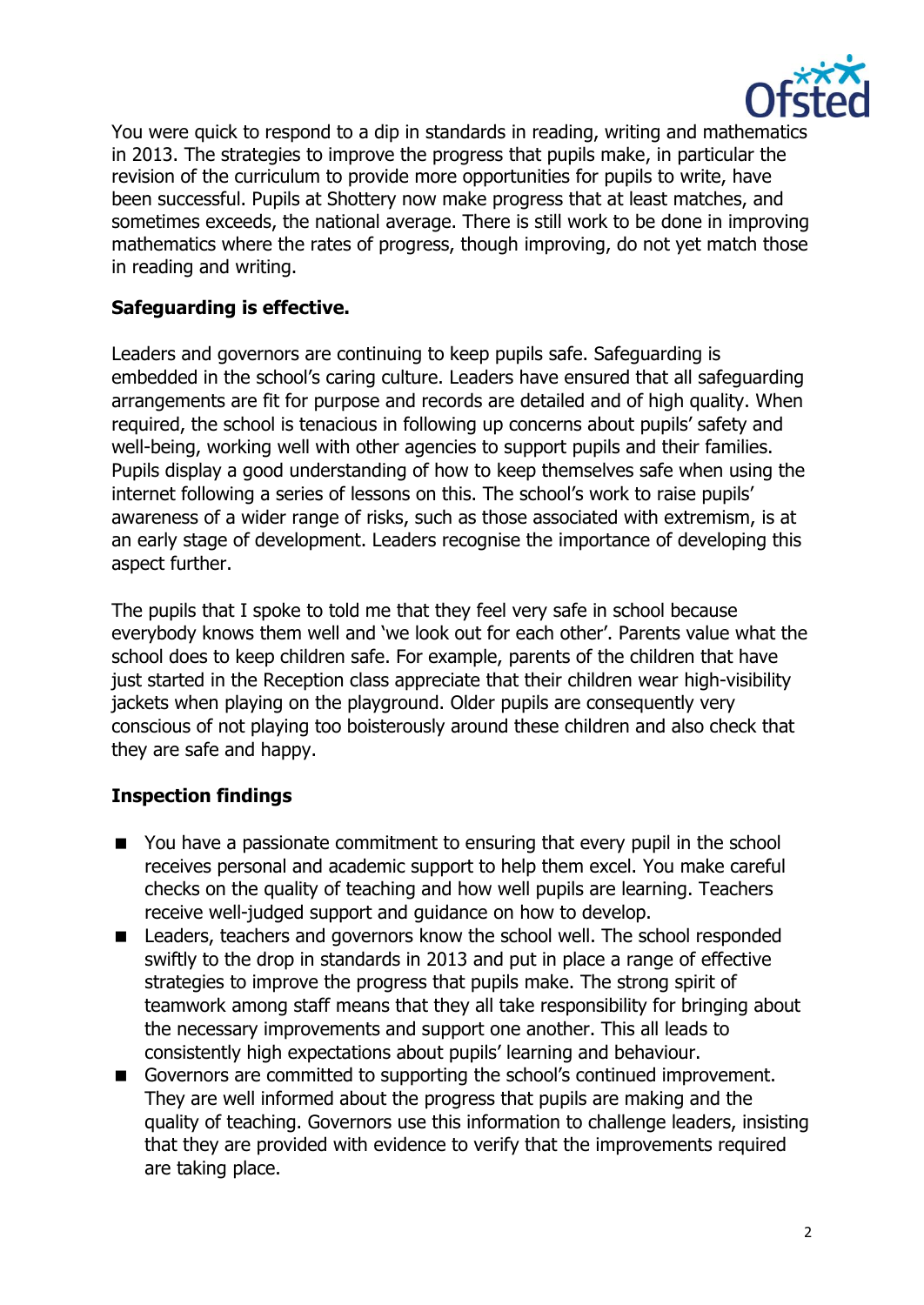

- Teaching at Shottery St Andrew's is characterised by the high expectations that teachers have of their pupils. In their lessons pupils display exemplary attitudes to their learning, taking pride in their work. Pupils work hard and, as a result, achieve well.
- $\blacksquare$  Pupils told me how much they value the comments that their teachers make when marking their books. These comments are precise and it is evident from the books I looked at that they are helping pupils to improve.
- Teachers have become skilled in their use of questioning, which helps pupils to understand what they are expected to do and encourages them to extend and improve their work. As a result, standards are rising, particularly in reading and writing.
- The school's most recent assessment information shows that by the time pupils leave school at the end of Year 6 most have made at least the progress expected of them in reading and writing, and many have made even better progress. Disadvantaged pupils, disabled pupils and those who have special educational needs achieve equally well. This reflects a sustained improvement in reading and writing following the drop in standards in 2013 and comes as a result of the improvements in teaching.
- In mathematics the proportion of pupils making expected progress has improved consistently over three years to match the national average. However, not enough pupils make more than expected progress. At times pupils spend too long practising mathematical operations that they have already grasped. This means that pupils do not have sufficient opportunities to develop their mathematical reasoning and understanding through the application of these skills. The school has recognised this as an area for further improvement and has put in place strategies to address it. Daily 'maths meetings' take place in addition to a mathematics lesson. The most-able pupils in Key Stage 2 take part in extra lessons. However, it is too soon to judge the impact of these strategies.
- **Progress for children in the early years was hampered by staffing changes** during the last school year. Despite the best efforts of leaders to manage these changes, the lack of continuity resulted in a decline in progress. Too few children achieved a good level of development at the end of the Reception year. There was a particular weakness in writing. Activities planned for the youngest children do not always provide sufficient focus and challenge to encourage children to extend their learning. There is now an established team in place for these pupils and this team has an accurate view of how to improve the provision. The classroom and outside learning space have been transformed and provide a rich and stimulating learning environment.
- Leaders have been successful in maintaining the exemplary behaviour and attitudes of pupils noted at the previous inspection. During the inspection we observed pupils behaving sensibly and considerately in classrooms, around the school and on the playground. Pupils' positive attitudes contribute very significantly to the successful ethos of the school.